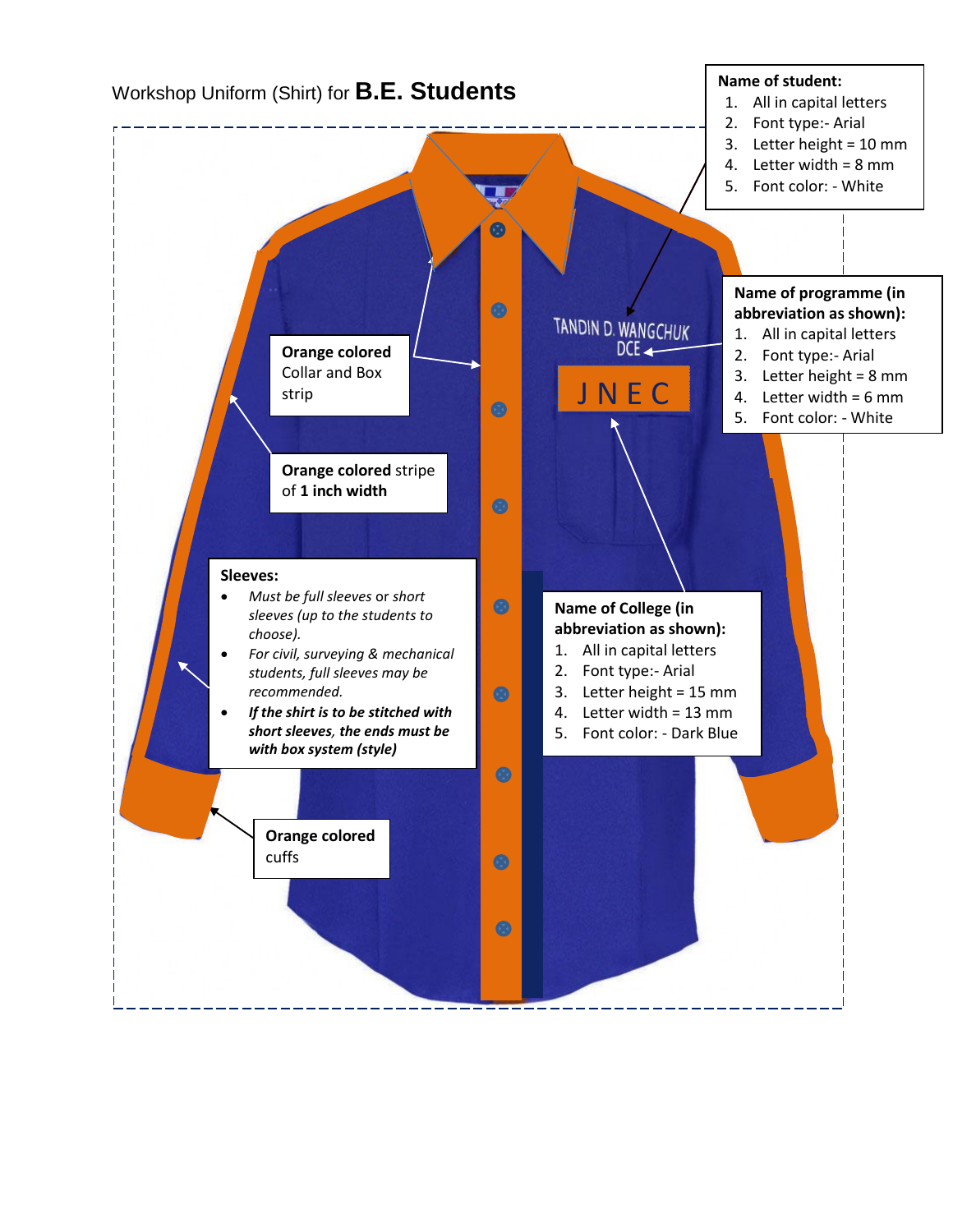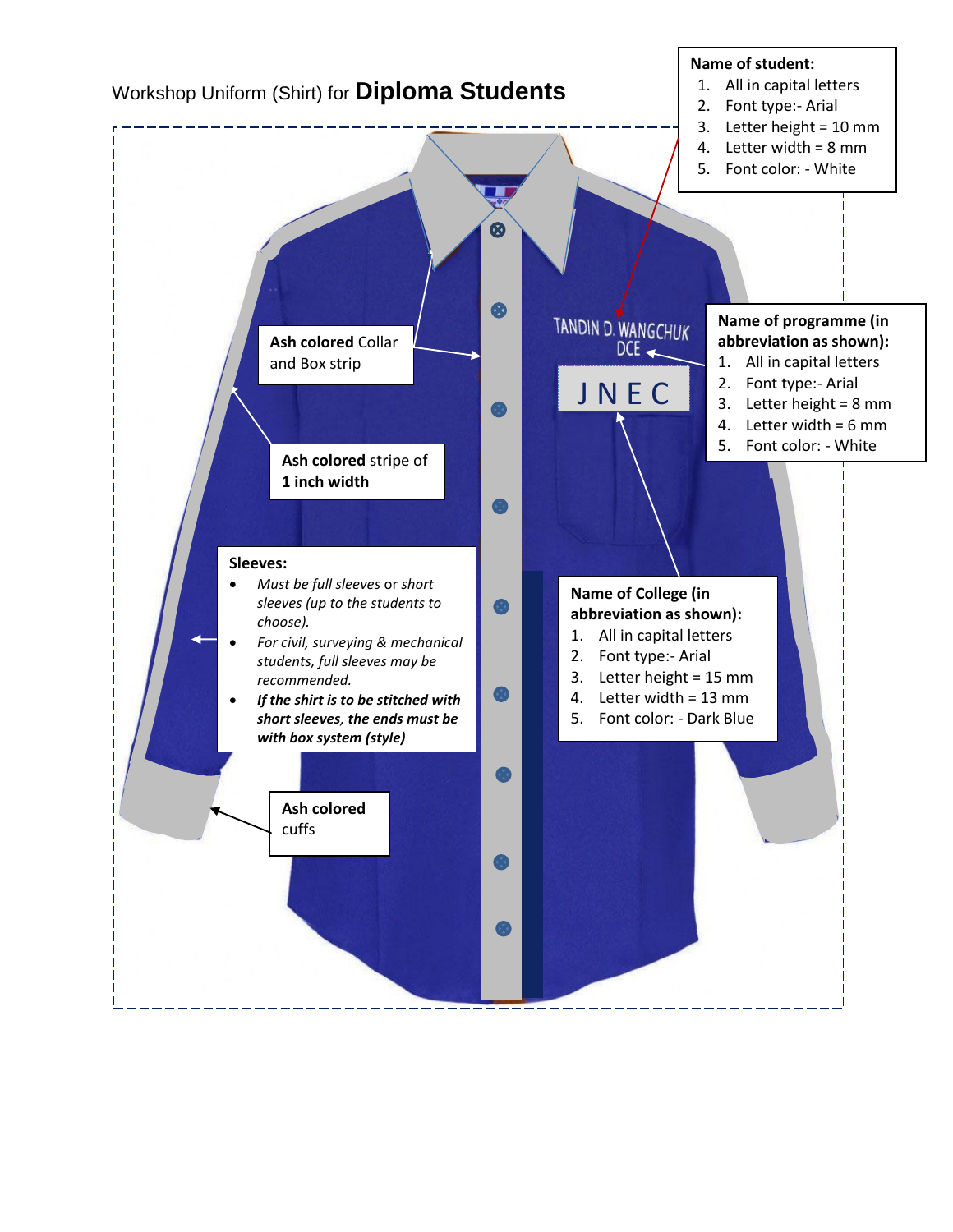# **Please note:**

- 1. *The color of shirt is "NAVY BLUE"; not as you see in the picture above.*
- 2. *All other design or feature must be as per the picture above.*
- 3. *All programme names must be written in abbreviations (without full stops or dots) as* 
	- *i. BEPE – for B.E. Power Engg.*
	- *ii. DCE – for Civil Engg.*
	- *iii. DS – for Surveying*
	- *iv. DEE – for Electrical Engg.*
	- *v. DECE – for Electronics & Communications Engg.*
	- *vi. DME – for Mechanical Engg.*
	- *vii. DCHN – Computer Hardware & Networking*
	- *viii. DMPM – for* Materials & Procurement Management.
- 4. *The cloth materials for the shirt and trousers must be same.*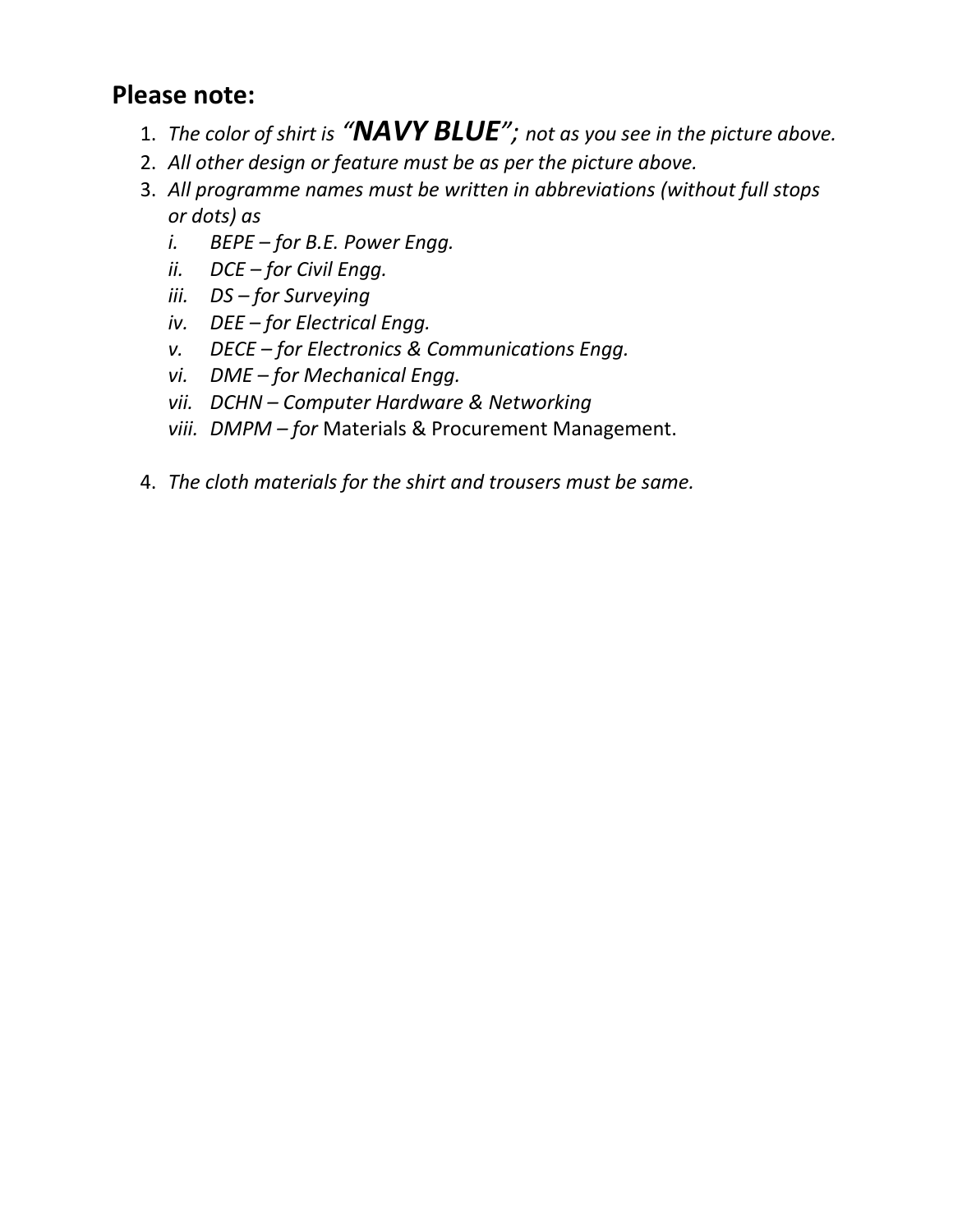

#### Workshop Uniform (Trousers) for **B.E. Students**

## **Please note:**

- 1. *The color of trousers is "NAVY BLUE"; not as you see in the picture above.*
- 2. *The trousers must be plain and simple with simple pockets on the sides and back.*
- 3. *The cloth materials for the shirt and trousers must be same.*